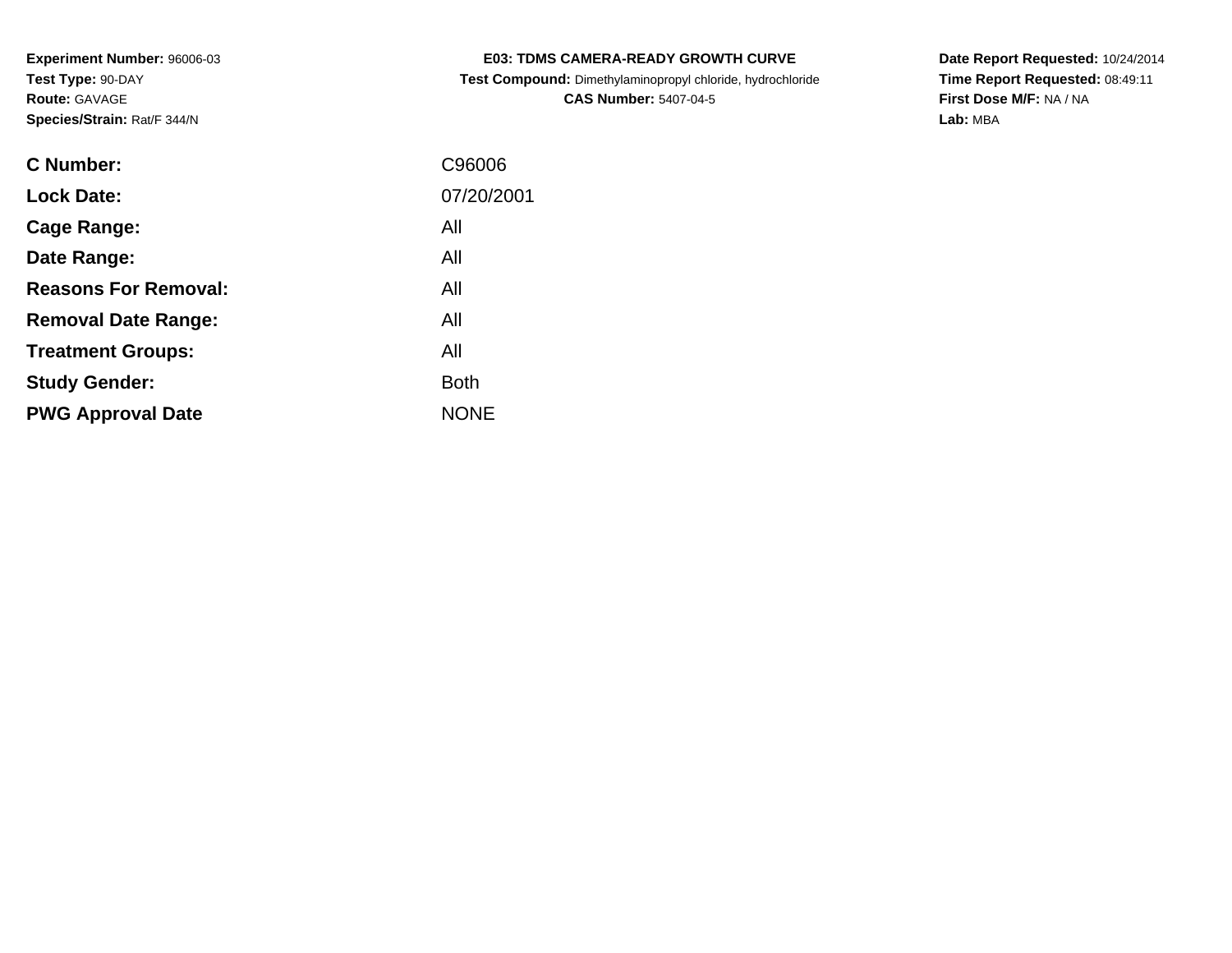#### **E03: TDMS CAMERA-READY GROWTH CURVE**

**Test Compound:** Dimethylaminopropyl chloride, hydrochloride

**CAS Number:** 5407-04-5

**Date Report Requested:** 10/24/2014**Time Report Requested:** 08:49:11**First Dose M/F:** NA / NA**Lab:** MBA

**MALE** 



- 17-800MG/KGSPECIAL . 18-1000MG/KSPECIAL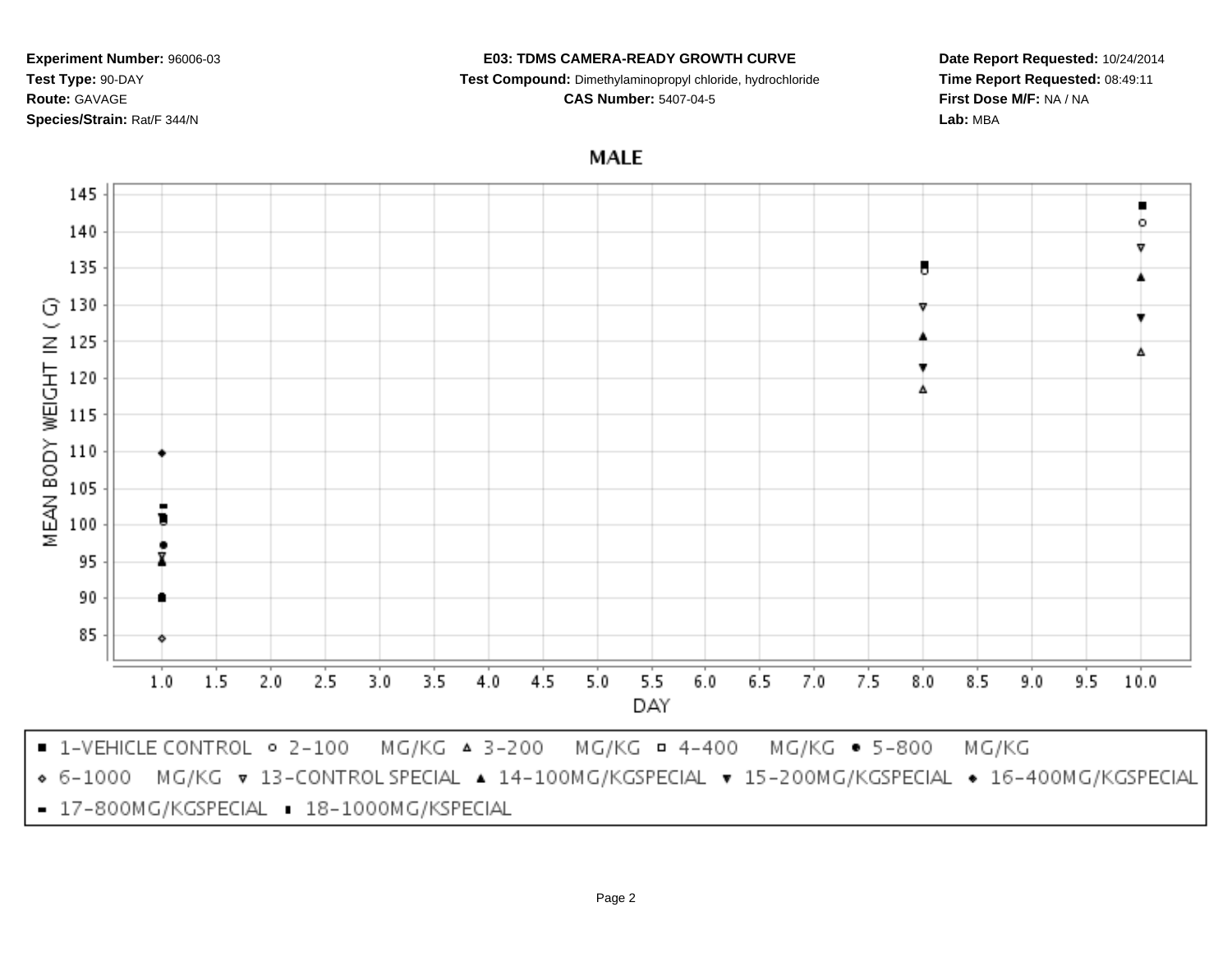### **E03: TDMS CAMERA-READY GROWTH CURVE**

 **Test Compound:** Dimethylaminopropyl chloride, hydrochloride**CAS Number:** 5407-04-5

\*\*\*END OF MALE DATA\*\*\*

**Date Report Requested:** 10/24/2014**Time Report Requested:** 08:49:11**First Dose M/F:** NA / NA**Lab:** MBA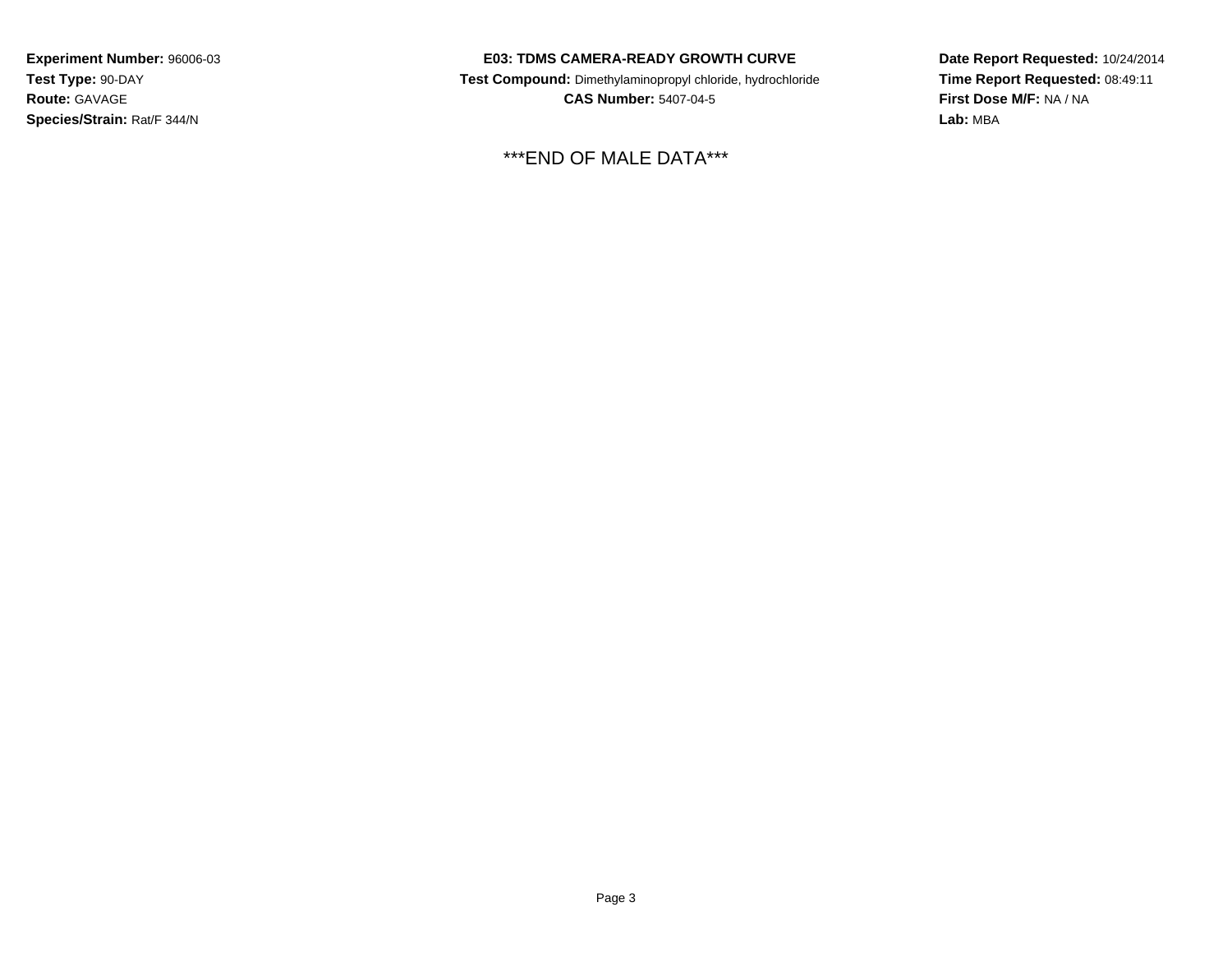#### **E03: TDMS CAMERA-READY GROWTH CURVE**

**Test Compound:** Dimethylaminopropyl chloride, hydrochloride

**CAS Number:** 5407-04-5

**Date Report Requested:** 10/24/2014**Time Report Requested:** 08:49:11**First Dose M/F:** NA / NA**Lab:** MBA

# **FEMALE**